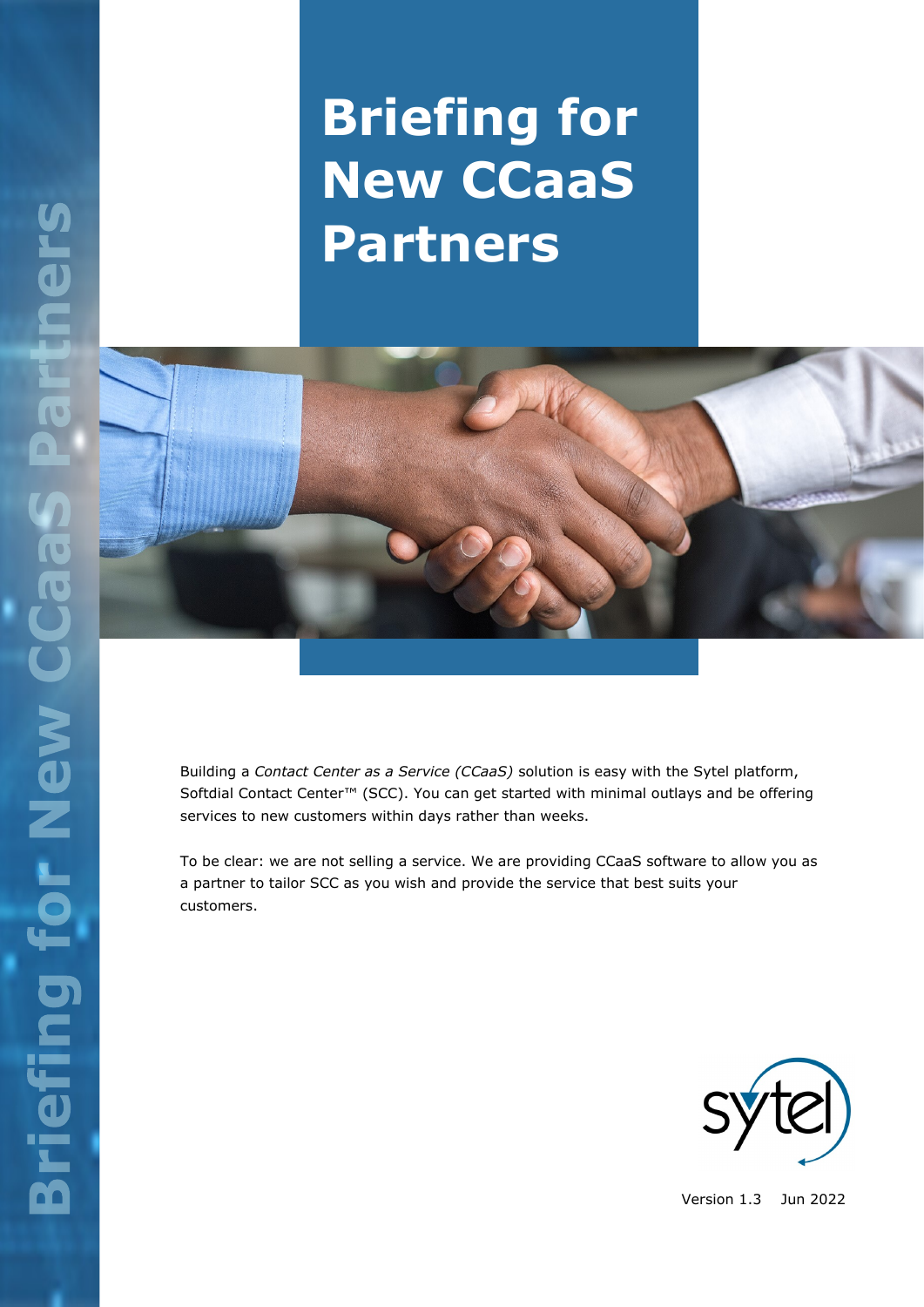# **Contents**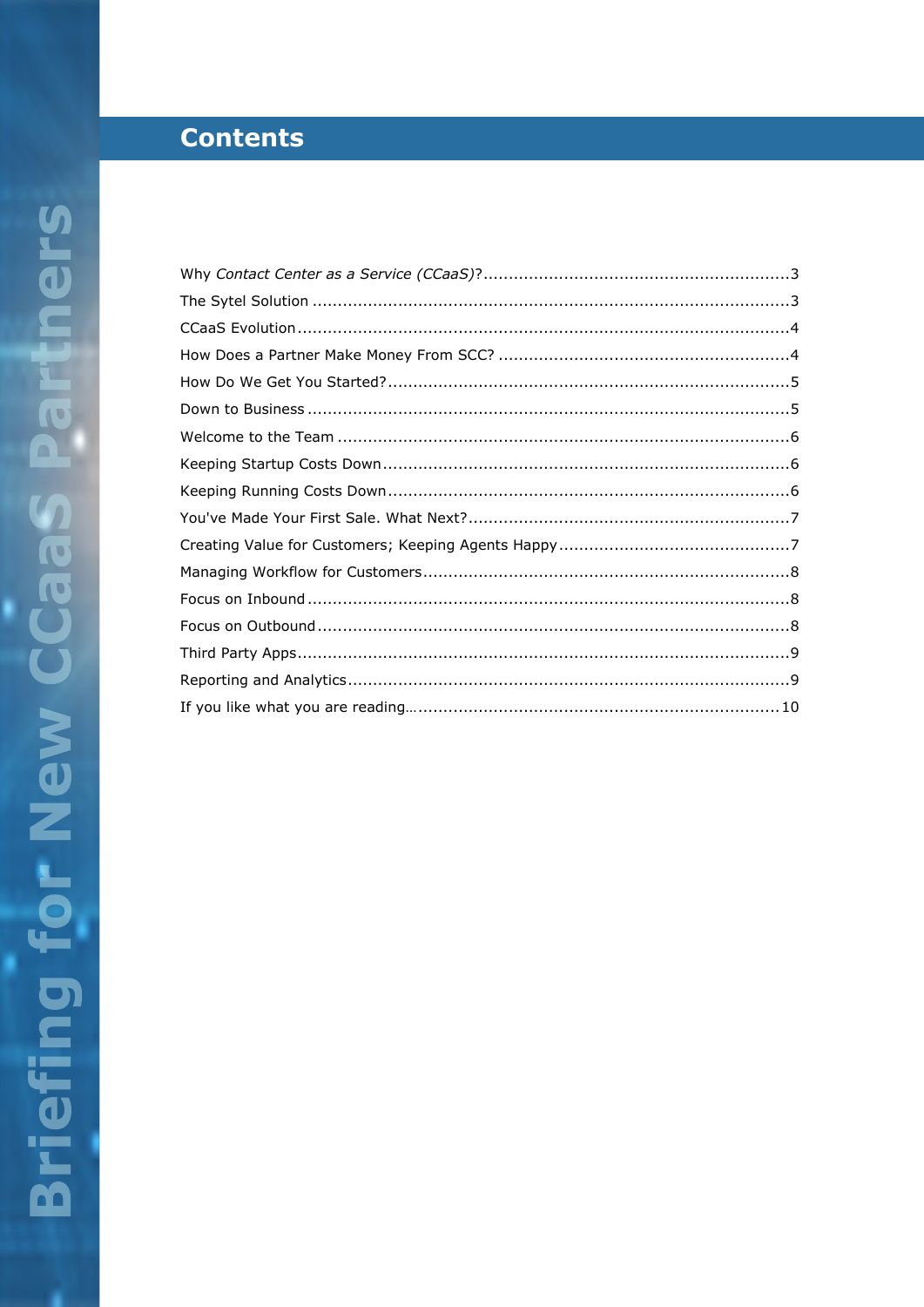# **Why Contact Center as a Service (CCaaS)?**

#### • **Benefits for Partners**

CCaaS has many advantages. Delivering software from a centralized, managed system is more reliable and easier, than having to cope with multiple on-premise installations.

#### • **Benefits for Customers**

SaaS eliminates big upfront investment in software, hardware and people. And with SCC, your customers can go live in days rather than weeks and months. Yet, there's no reduction in the richness and flexibility that your customers can derive from SCC.

### **The Sytel Solution**

Uniquely in the market (see **CCaaS Evolution** on the next page), Sytel provides a feature -rich CCaaS platform that is highly optimised for the cloud. This means

#### • **Pure software solution** -

There are no hardware components and the whole solution can be installed on virtual machines into a cloud environment such as AWS.

#### • **Multi-media** -

The Sytel solution manages and blends all media types including voice, chat, email, SMS and any other social media or chat-type applications seamlessly

#### • **Highly flexible integration** -

With a comprehensive API set, the solution can easily be integrated with any external systems.

#### • **Customizable** -

The whole solution can be white-labelled and easily accommodates the demands of any particular market or business sector.

And most important of all:

#### • **Completely separate tenant management** -

The solution provides for complete separation of different organisations or 'tenants' within a single installation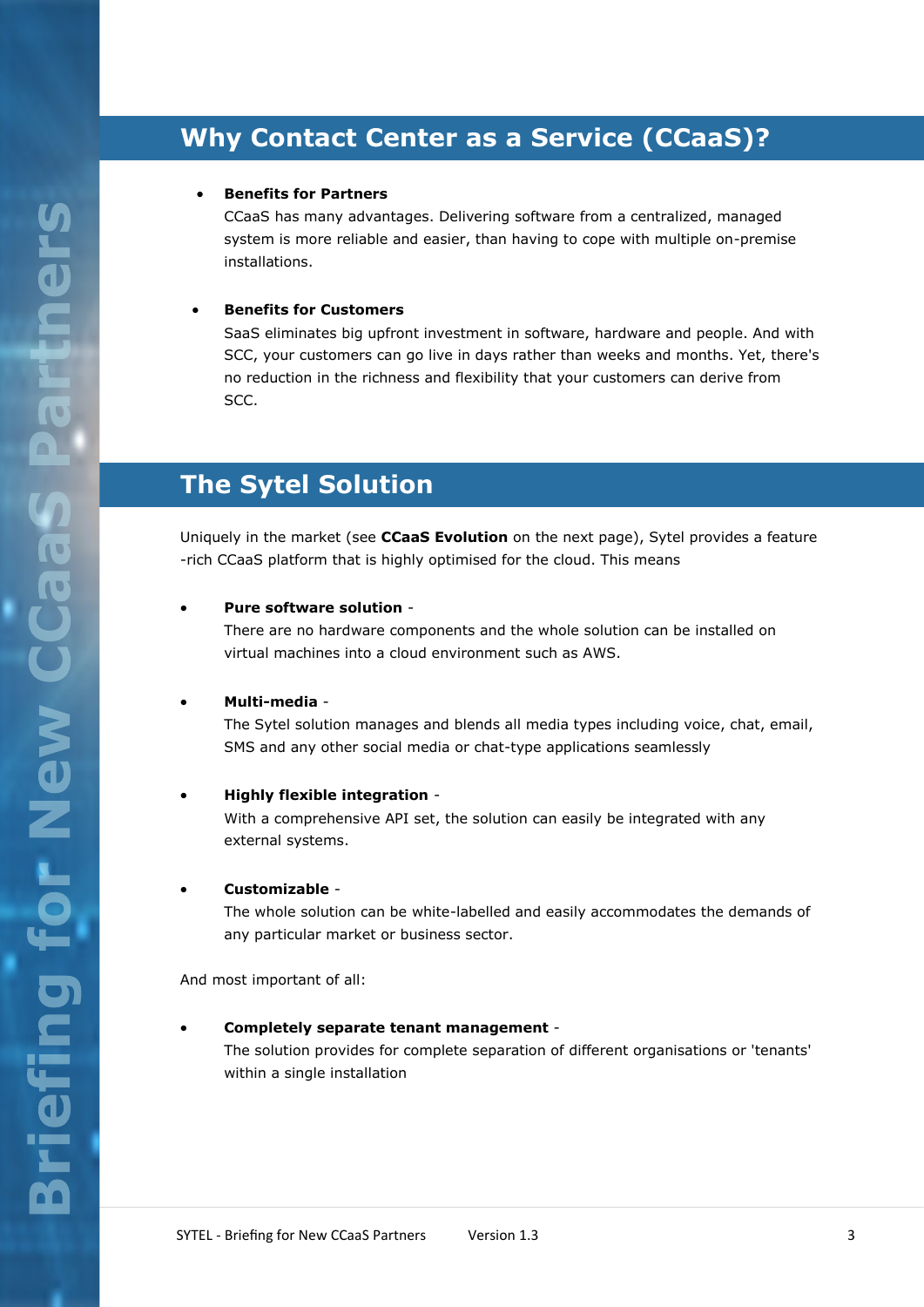Consider: you have 15 tenants on your hosted service and suddenly, one insists upon a major upgrade to some features, to support a new vertical application they want to market.

You can deliver any upgrade without this impacting the other tenants on the system. This means that all tenants can move at their own pace.

This is a major USP and essential for building up a hosted service and keeping all your customers happy.

# **How Does a Partner Make Money From SCC?**

There are four ways:

**Sale/ rental** -

Partners can purchase or rent licenses from Sytel at a price point that will allow them to make an attractive margin when they on-sell their hosted service to customers.

#### **Professional services within the Sytel solution** -

Sytel's own products such as Softdial Scripter™lend themselves to creating highly customised solutions for an individual tenant. Examples of this are:

- IVR solutions
- agent forms applications created in Scripter Designer
- NLP (Natural Language Processing)
- chatbot development

#### 3. **Professional services integrated with the Sytel solution** -

Sytel's open API and flexible architecture allows a partner to build and add their own custom components. Equally it allows customers to integrate with and offer third party contact center modules.

### **CCaaS Evolution**

Although different regions of the world and different business sectors vary somewhat, the contact center software space is currently occupied by two types of technology vendors:

- "Out-of-the-box" standard CCaaS offerings that lack flexibility. These solutions are offered directly from the vendor as a service, usually over the internet. They are a one-size-fits-all solution and while they can often provide the basics quite well, they fall down when it comes to offering flexibility for specific industries.
- 2. Traditional contact center vendors with legacy solutions that are complex, expensive, and not optimised for cloud. These solutions are longstanding contact center products that may have built a large user base over many years for their on-premise products. They have evolved to incorporate many different components, integrations and are sold into many different markets and business sectors. As customers seek to move to a 'as-a-service' model for all their software, these solutions struggle to adapt and are usually just single tenant. And they often have a reliance on physical hardware components.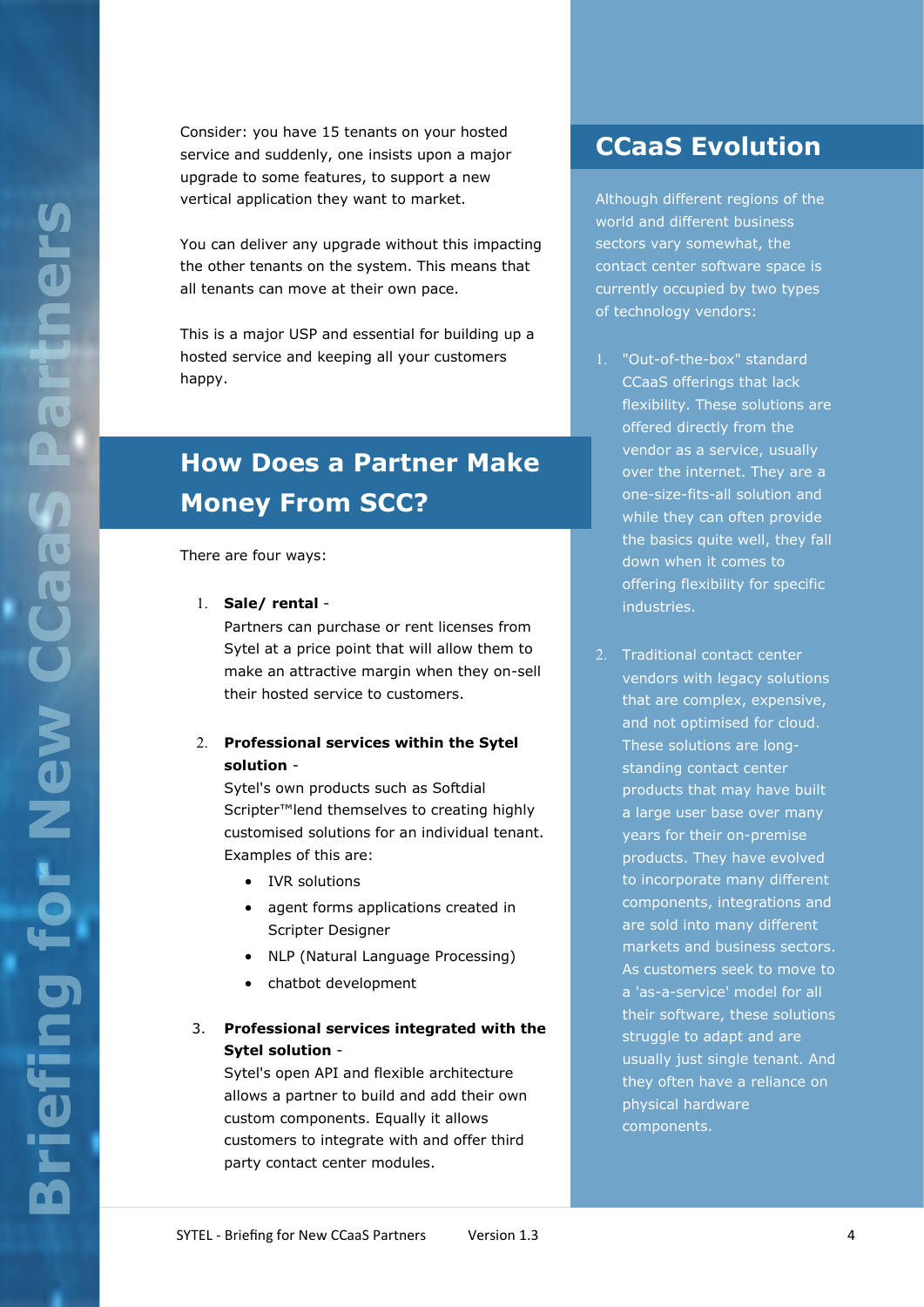#### **Third party product** -

And there's huge scope to deliver a range of other products such as CRM, data networking and voice services.

### **How Do We Get You Started?**

#### We will...

- 1. show you the live product and develop some initial understanding. We can do this at very short notice. Come prepared to ask questions and learn.
- discuss typical service deliveries of agents interacting with customers in whatever target market you have in mind
- 3. show you how easily the product can be deployed
- discuss what staffing needs you will need for your target market
- (and most importantly) show you how you can make money with SCC

We've got your attention? So, what comes next?

### **Down to Business**

We will...

- 1. sign a mutual Non-Disclosure Agreement (NDA) to show that we are serious
- 2. review our joint business directions to ensure we have a match

Subject to that, we will...

- make SCC available in a data center of your choosing, or give access to ours
- give you two hours of hands-on training, to be sure you can explore it in depth

Like what you see? Then in order that you can get real value from the system we will host some of your key people on a technical training course for around five days, almost certainly online. Come prepared to work hard and enjoy!

Then you are set to go looking for customers and do Proofs of Concept (POCs).

And let's not forget that you can also deploy the same SCC as an **on-premise** solution. It's the same code base as for cloud. And if you want, you can always transit between the two states – going either way!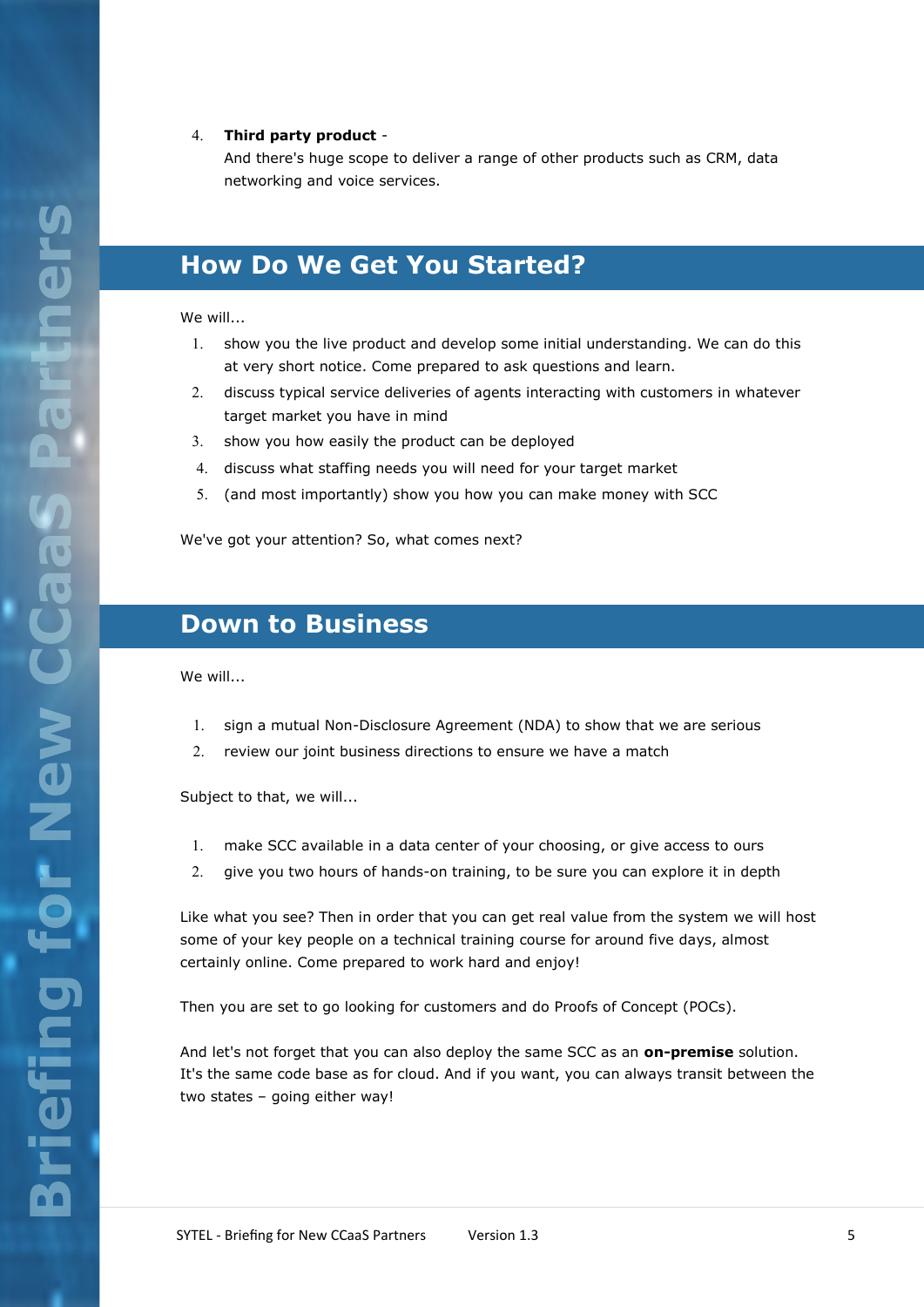### **Welcome to the Team**

We will…

- assign you a sales manager and a technical sales specialist whose job is to guide you through the whole process of getting started, with the aim of making you effective as soon as possible
- 2. introduce you to our support team. They are there to answer any detailed questions not dealt with by your sales team, especially those 'how to' questions that you weren't quite sure about on the training course, or that are bound to come up as you begin to experience the richness of the product
- agree commercial terms with you and get you signed up

There is a lot of supporting documentation and we will make sure you get what is appropriate to your needs.

And, if you want, we will help you white label our product.

### **Keeping Startup Costs Down**

There are several ways in which we will assist you:

We will...

- not charge you as much as a penny until you are earning money from your first customer. Training is of course chargeable in due course, but if you choose not to proceed, then there is no charge
- show you how to install SCC so that, especially if you are in the public cloud, you can keep your footprint to a minimum
- work closely with you on your first customer engagements, so that you can focus on delivering the core capabilities and get some happy customers quickly.

### **Keeping Running Costs Down**

- All server functions will be managed by you as a partner and enable you to minimise footprint and keep costs under control
- The costs of equipping agents can be kept to a minimum. No need for full spec PCs. Thin clients and/or Raspberry Pi are appropriate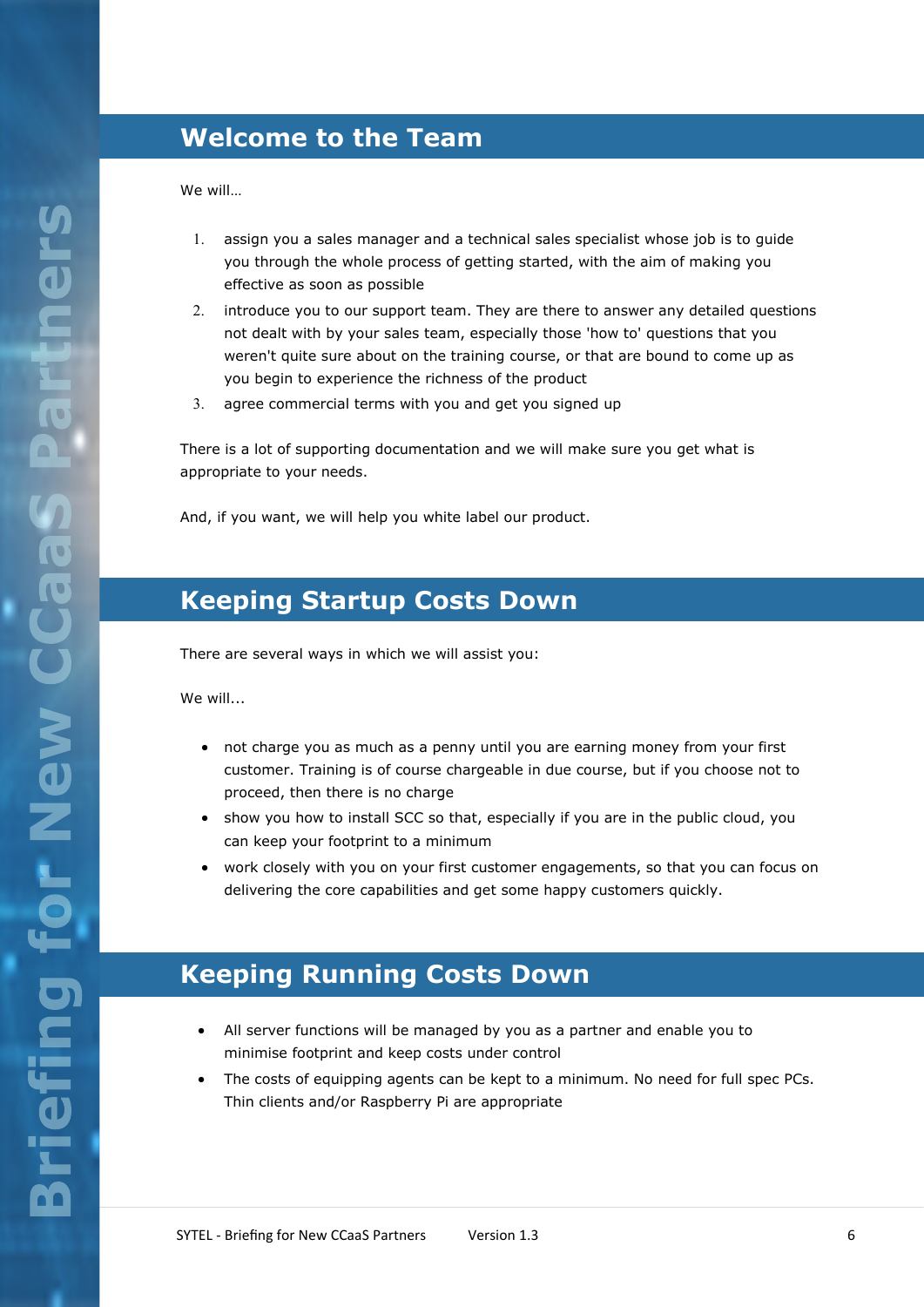• And for telephony: yes, your customer can retain their existing PBX if it has an IP connector, otherwise softphones cost next to nothing. We prefer WebRTC, because of its all-round capabilities

### **You've Made Your First Sale. What Next?**

SCC is so rich and flexible that you can tackle any part of the market, on any scale. So here's where we can dig deeper into the product for you and help you determine the right match for whichever market segments you want to tackle.

This is a good point to

- reflect back upon your training, that was very comprehensive. Not everything stuck in your mind, and don't be scared to ask if you are not sure about something
- work through the wealth of information on our website and don't forget to dip into our blogs. Sure, they are marketing but they are primarily written to educate

OK, now let's get a bit technical and get you thinking about some of the directions you can go in.

# **Creating Value for Customers; Keeping Agents Happy**

Your customers will want to know how you are going to create value with their customers (let's call them consumers, so as not to get confused) so that they can have a great CX experience.

All of the functions and tools within SCC are aimed at doing just that. We will come to them in a moment.

But it's not just about consumers. It's about agents too.

Call centers are well-known the world over for their high agent turnover, no career path and siloed applications that offer no challenge for the agent. But with the multisession desktop that Sytel provides within Softdial One™, agents are free to use their skills across all media types, and SCC load balances so that they are always kept busy and challenged. This is a great USP; make sure you use it.

Now let's have a quick look at some of the software modules in SSC and get an idea of their benefits.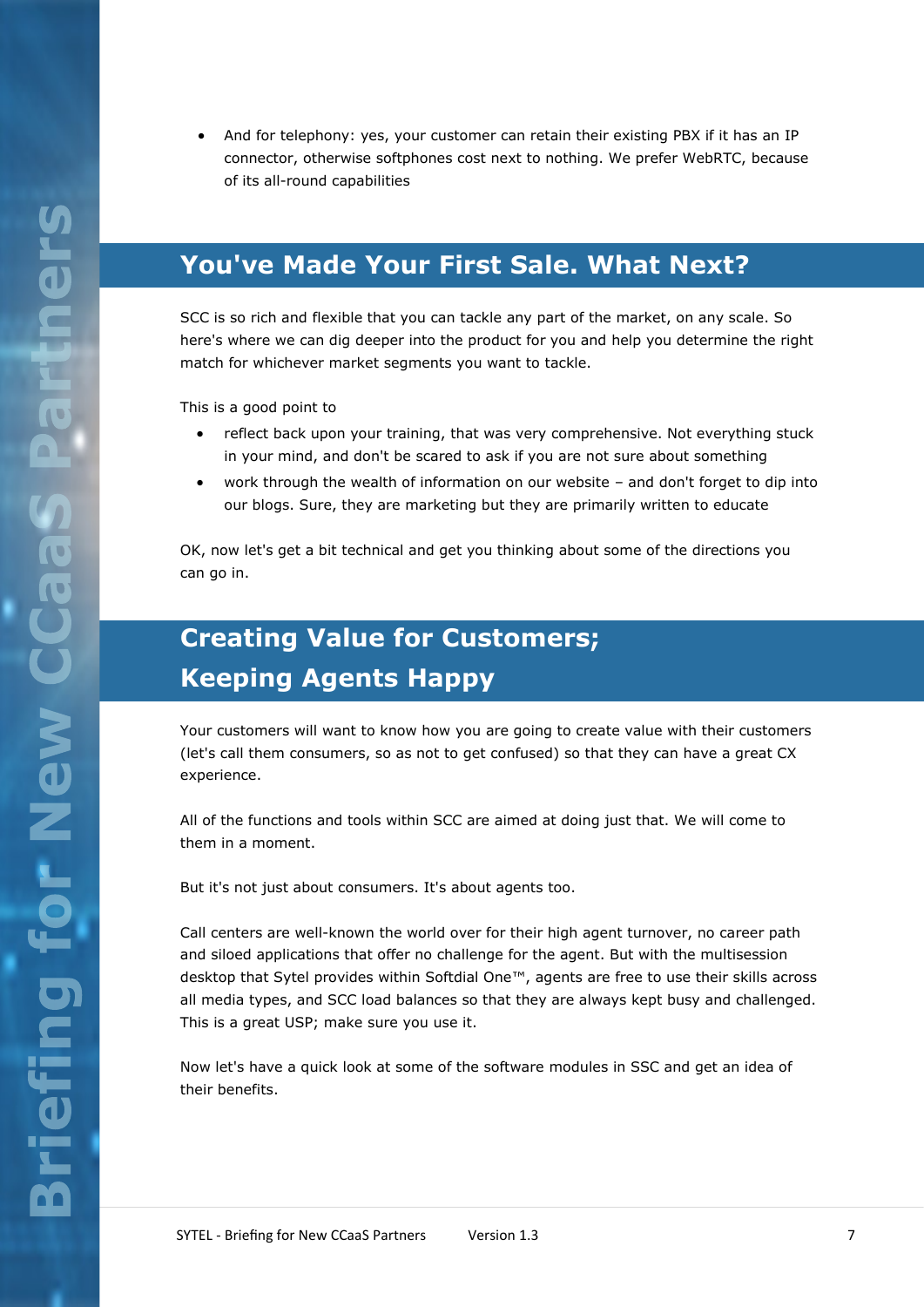### **Managing Workflow for Customers**

All interactions with consumers need to be customised to meet particular needs and that's where Sytel's all-purpose workflow tool, Softdial Scripter™, just makes things easy. For example:

- in developing live scripts for agents to use when talking to consumers
- for running IVR scripts, when live agents aren't involved
- for developing chatbots
- for integrating third party AI functions
- for integrating all digital and multimedia channels

No multiple tools and learning experiences; just one tool for everything.

### **Focus on Inbound**

Consumers want two things:

- a great service that gives them all the right responses, no matter the media type
- 2. empathetic agents who ideally understand their contact history

The multimedia functions available in the Softdial One™ desktop, integrated with history and other data, allows the agent to respond immediately to a consumer in any way the consumer chooses.

And the sophisticated routing software in SCC - Softdial Pathfinder™ - means that consumers can easily be connected to the agent most suited to dealing with them, especially if there has been prior contact.

### **Focus on Outbound**

Contact center markets have moved more to supporting inbound operations in recent years, but Sytel has world-leading product for outbound service, including:

- predictive dialer simply the best bar none. Well proven and compliant
- campaign management rich and highly scalable
- global compliance software for all outbound contact
- IVR rich and scalable
- outbound BOTs inhouse or third party products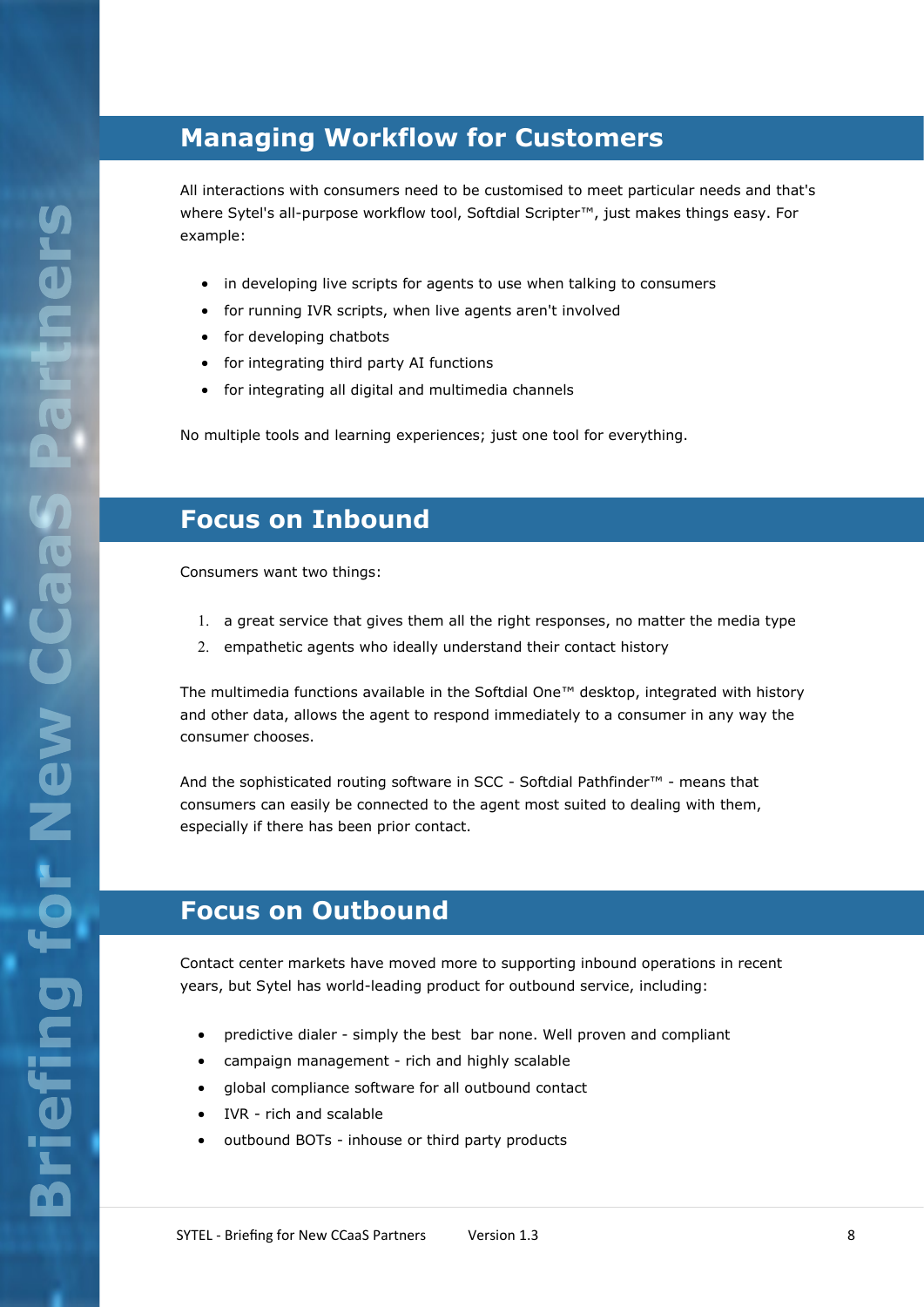# **Third Party Apps**

Think of SCC as a hosted platform that provides all the basic engineering to manage multiple tenants, together with a range of key generic applications. There will always be third party apps that your customers will want to add value to their particular version of SCC.

In many cases Sytel will be at hand to provide details of integrations such as

- CRMs including Salesforce
- WFM including Verint Monet
- raw databases such as Oracle and SQL Server
- speech products
- increasingly, a variety of conversational AI products

Sometimes you may want to use the strong API set that Sytel provides, to connect in some other third party product. Sytel may agree to do this work for you, or you may wish to do it yourselves. The good news is that the API set used for integration is the same API set that Sytel itself uses in product development. Well proven; just works.

### **Reporting and Analytics**

SCC includes a very sophisticated reporting tool - Softdial Reporter™ 5 - that provides a range of reports and dashboards but which can also easily be used by customers to create their own reports.

Customers can monitor their own progress online or can schedule printed reports to be sent to them.

Integration of business data is a must and can be done in several ways.

For those companies who just insist on doing their own reporting, then SCC offers historical as well as real time feeds of literally all event data in the system.

SCC keeps histories of all media sessions and we provide both voice and digital analytics.